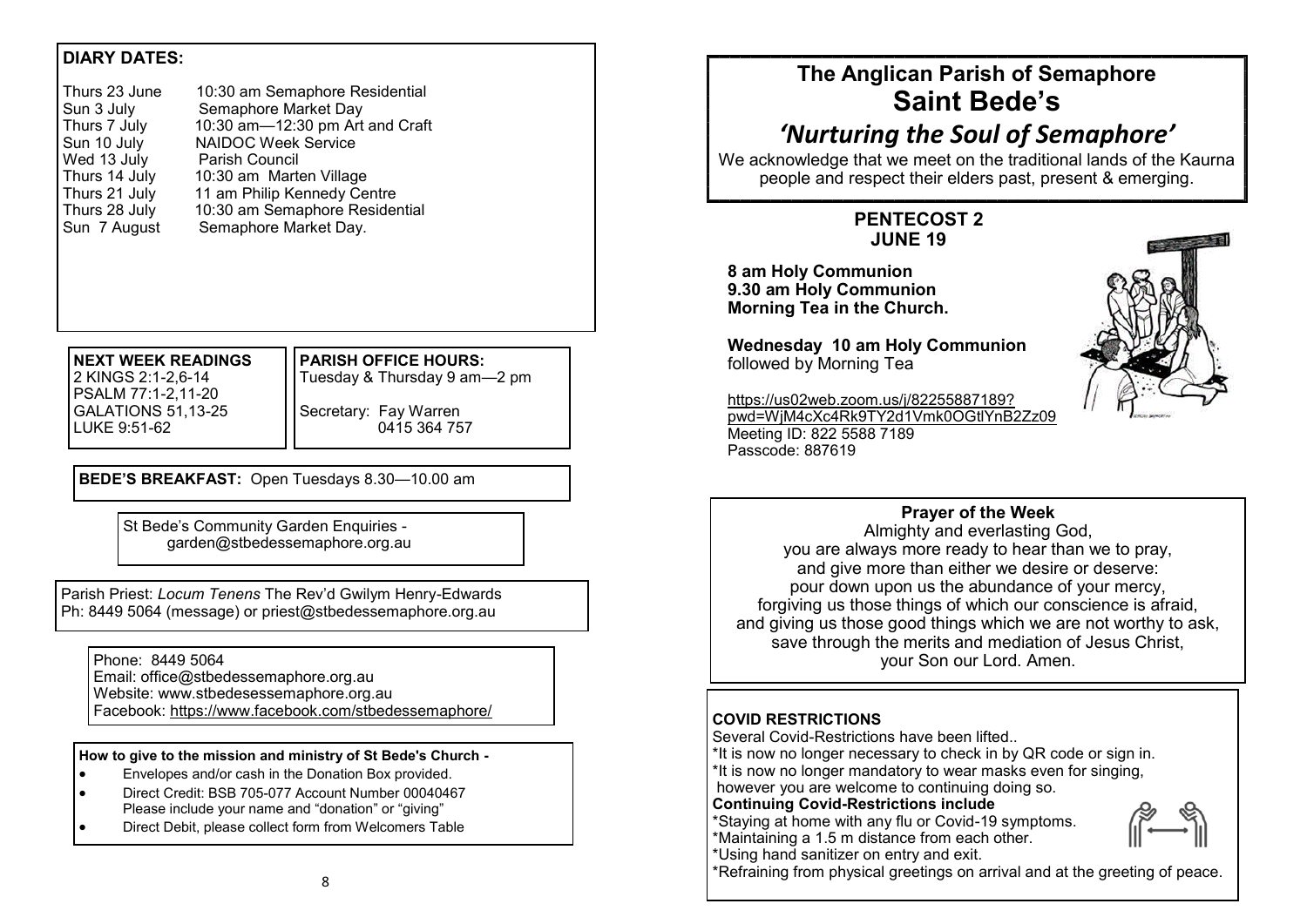Ukrainian Refugee Benefit Concert, with the Adelaide Male Voice Choir Friday 24th June 7:30pm at Concordia College Chapel (cnr Cheltenham and Balmoral Streets, Highgate) Including singers and dancers from the Ukrainian community, the Adelaide Male Voice Choir, Opera Soloists and piano duo.

ALL PROCEEDS DIRECT TO UKRAINIAN REFUGEES LIVING IN SOUTH AUSTRALIA.

All tickets \$20. Book through www.trybooking or at the door

*DIOCESAN VISION 5-YEAR CONSULTATION Western Deanery TUESDAY JUNE 21: 7 pm—9 pm. St Barnabas Church, Cnr William & Elizabeth Streets, Croydon* 

NAIDOC WEEK CELEBRATION SUNDAY JULY 10. A special stand has been made for the St Francis Chapel altar cross by Father Adrian Stephens. It is currently sitting on the chapel altar while a plaque is made and will be received on Sunday July 10.

#### **ANGLICAN BOARD OF MISSION** Working for Love, Hope & Justice

Pentecost 2

In today's reading from the Old Testament

we learn of the meeting between God and Elijah the Prophet at Horeb. It's familiar to many of us because of its use as the basis for one of the verses of the hymn, *Dear Lord and Father of Mankind.* Elijah discovers that the Lord is not in the earthquake, nor wind, nor fire, but in the sound of sheer silence. In our sound-filled lives silence is something that people sometimes dread. Yet, it is in the silence that we can encounter the holy. We need not be afraid of silence but allow the 'still, small voice of calm' to speak to us and direct us. If I were to examine myself, would I find times in my life where I had listened to profound silence, or is my life filled with background babble?

- Still small Voice, help me to slow myself and my racing thoughts so that I can listen to your words of calm.
- Give thanks for the Church of North India, remembering especially today their ministry in a predominantly non-Christian context.

*Text:* Robert McLean © Anglican Board of Mission, 2022

### **CYCLE OF PRAYER**

*Our World: Peace especially in Ukraine.* Week of Prayer for Christian Unity. Prime Minister Albanese and the new Government of Australia



### *The Church:*

Province of the Episcopal Church of South Sudan *Primate* Abp Justin Badi Arama. Mallala and Two Wells *locum tenens* Samson Asirvatham. Diocese of Willochra: The Parish of Flinders Plain. Diocese of The Murray: Western Fleurieu: Simon Waters (Susie), Brenton Dick (Lyn), *Deacon* Peter Chapman (Heather). National: Perth: Kay Goldsworthy (Benjamin). St Bede's Mission and Ministry and Fr Gwilym.

*Prayer Requests from … for*

**Ros DeGaris Anne Duncanson Bev Hayes Jennette Hand Judy Nelson Kenneth Pretty Myrine Wilson. Mandy Garfitt**  Kathleen for **Hayley Wilson** and **John Brazil.** Ann for her sister-in-law **Michelle.**  Jennette for **Nicholas Bilske, Sarah.** Bev for **Jo Clarke.** Sue Henry Edwards for **Rhodri Bon Callum & Rhiannon Henry Edwards. Hans van der Vegt, Margaret Madigan.** Georgie for **Tom, Tia, Alex & Donna Lee** Ann for **Ottley.**  Judith M for her sister-in-law's sister **Ros Davies.** Sigrid for **Karen**  Gwen for **Katrina Fischer** Rosemary for her daughters **Kathryn** and **Paula** Alan and Deborah for **Iris** (Alan's mother) Terry and Joyce Hemmings for **Colin** Raelene for **Cheryl** (terminally ill)

*Years Minds***:** Edith Saunders (19/6), Dave Wigg, Andrew Fagan (20/6), Patrick Robbins, Doris Simpson, Shirley Candy (21/6) Bessie Purdey, Eleanor Harrison (22/6), Lillian Watts, Millicent Prideaux, Violet Saunders, Harold Saunders, Angela Simpson (23/6), William Whitburn, Bill Lapthorne (25/6).

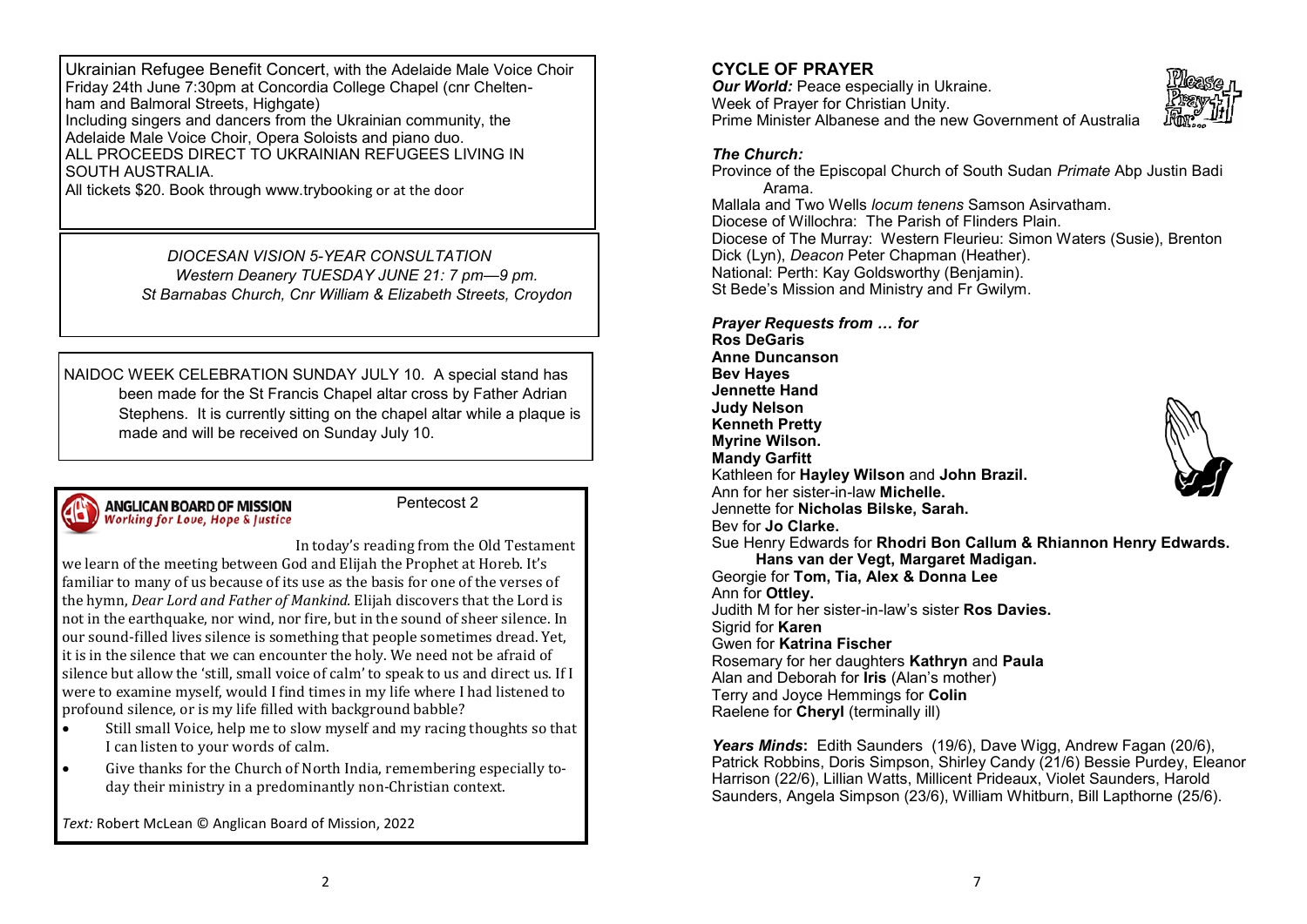out to see what had happened, and when they came to Jesus, they found the man from whom the demons had gone sitting at the feet of Jesus, clothed and in his right mind. And they were afraid.

**<sup>36</sup>** Those who had seen it told them how the one who had been possessed by demons had been healed. **<sup>37</sup>** Then all the people of the surrounding country of the Gerasenes asked Jesus to leave them; for they were seized with great fear. So he got into the boat and returned. **<sup>38</sup>** The man from whom the demons had gone begged that he might be with him; but Jesus sent him away, saying, **<sup>39</sup>** 'Return to your home, and declare how much God has done for you.' So he went away, proclaiming throughout the city how much Jesus had done for him.

For the Gospel of the Lord. **Praise to you Lord Jesus Christ.**



### **HYMNS:**

Int TiS 102 Praise to the living God Grad TiS 407 Breathe on me breath of God (Tune 234, Carlisle) Offert TiS 533 I come with joy to meet my Lord Comm TiS 598 Dear Father, Lord of humankind P/C TiS 411 Filled with the Spirit's power

# **SENTENCE:**

God anointed Jesus of Nazareth with the Holy Spirit and with power; and he went about doing good and healing all who were oppressed by the devil, for God was with him. Acts 10.38

### **THE COLLECT:**

Pour out upon us, O God, the power and wisdom of your Spirit, so that we, who have been baptised into Christ and made your children through faith, may know your Son's power to heal, and, being made one in him, may overcome all barriers that divide us; through our Lord Jesus Christ, who lives and reigns with you in the unity of the Holy Spirit, one God, for ever and ever. Amen

## **FIRST READING: Isaiah 65:1-9**

The Lord says this, I was ready to be sought out by those who did not ask, to be found by those who did not seek me. I said, 'Here I am, here I am', to a nation that did not call on my name. I held out my hands all day long to a rebellious people, who walk in a way that is not good, following their own devices; a people who provoke me to my face continually, sacrificing in gardens and offering incense on bricks; who sit inside tombs, and spend the night in secret places; who eat swine's flesh, with broth of abominable things in their vessels; who say, 'Keep to yourself, do not come near me, for I am too holy for you.' These are a smoke in my nostrils, a fire that burns all day long. See, it is written before me: I will not keep silent, but I will repay; I will indeed repay into their laps their iniquities and their ancestors' iniquities together, says the Lord; because they offered incense on the mountains and reviled me on the hills, I will measure into their laps full payment for their actions.

Thus says the Lord: As the wine is found in the cluster, and they say, 'Do not destroy it, for there is a blessing in it', so I will do for my servants' sake, and not destroy them all. I will bring forth descendants from Jacob, and from Judah inheritors of my mountains; my chosen shall inherit it, and my servants shall settle there. For the word of the Lord: **Thanks be to God.**